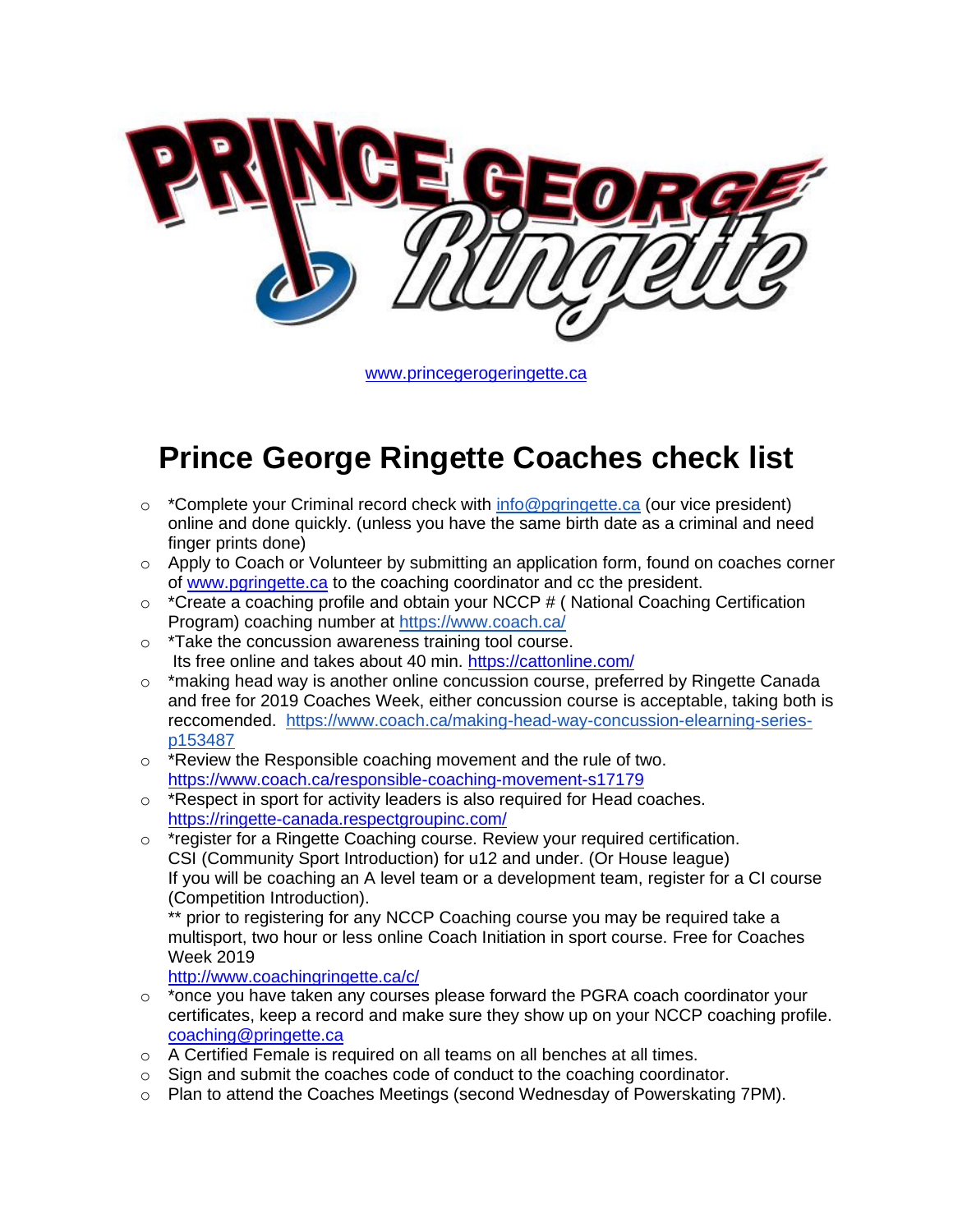## **[The Responsible Coaching Movement](https://www.coach.ca/responsiblecoaching) (RCM**)

An initiative coordinated in partnership with the CAC (Coaching Association of Canada) and Canadian Centre for Ethics in Sport (CCES), encourages parents to be directly involved in their child's athletic career to ensure it creates a safer, more secure, and rewarding experience for all participants. The Responsible Coaching Movement invites parents to consider [three steps](https://www.coach.ca/for-parents-with-children-in-sport-p160715)  [to responsible coaching](https://www.coach.ca/for-parents-with-children-in-sport-p160715) (Rule of two, Background Screening and Ethics & Respect Training) ask a coach and their respective sport organization if they have taken the RCM pledge and adopted safe sport policies and procedures.

Again, to take your pledge go to: <https://www.coach.ca/responsible-coaching-movement-s17179>

## **What is the Responsible Coaching Movement?**

 The Responsible Coaching Movement (RCM) is coordinated by the Coaching Association of Canada and the Canadian Centre for Ethics in Sport that has the potential to affect all sport organizations and coaches. The RCM is a call to action for organizations to implement realistic change based on their individual state of readiness.

 Phase 1 of the RCM addresses the gaps identified by stakeholders that indicate there is a lack of uniform policies, a lack of club capacity, a limited communication strategy, a lack of a tracking mechanism for coaches, and a lack of a coordinated approach by sport organizations to address responsible coaching practices have all contributed to permitting instances of unethical behaviour in sport.

 The goal is to make sport safer for children and the vulnerable sector. Although advances in athlete protection in the past twenty years have decreased instances of athlete maltreatment in amateur sport, incidents of athlete abuse, harassment by coaches, and risks to athlete safety have continued to occur.

## **To reduce risk in sport, the Responsible Coaching Movement focuses on three key areas:**

### **[1. Rule of Two, 2. Background Screening, and 3. Ethics &](http://www.coach.ca/3-steps-to-responsible-coaching-p161376)  [Respect Training](http://www.coach.ca/3-steps-to-responsible-coaching-p161376)**.

<https://www.coach.ca/for-coaches-who-work-with-children-in-sport-p160718>

## **Please see the following pages for information and links.**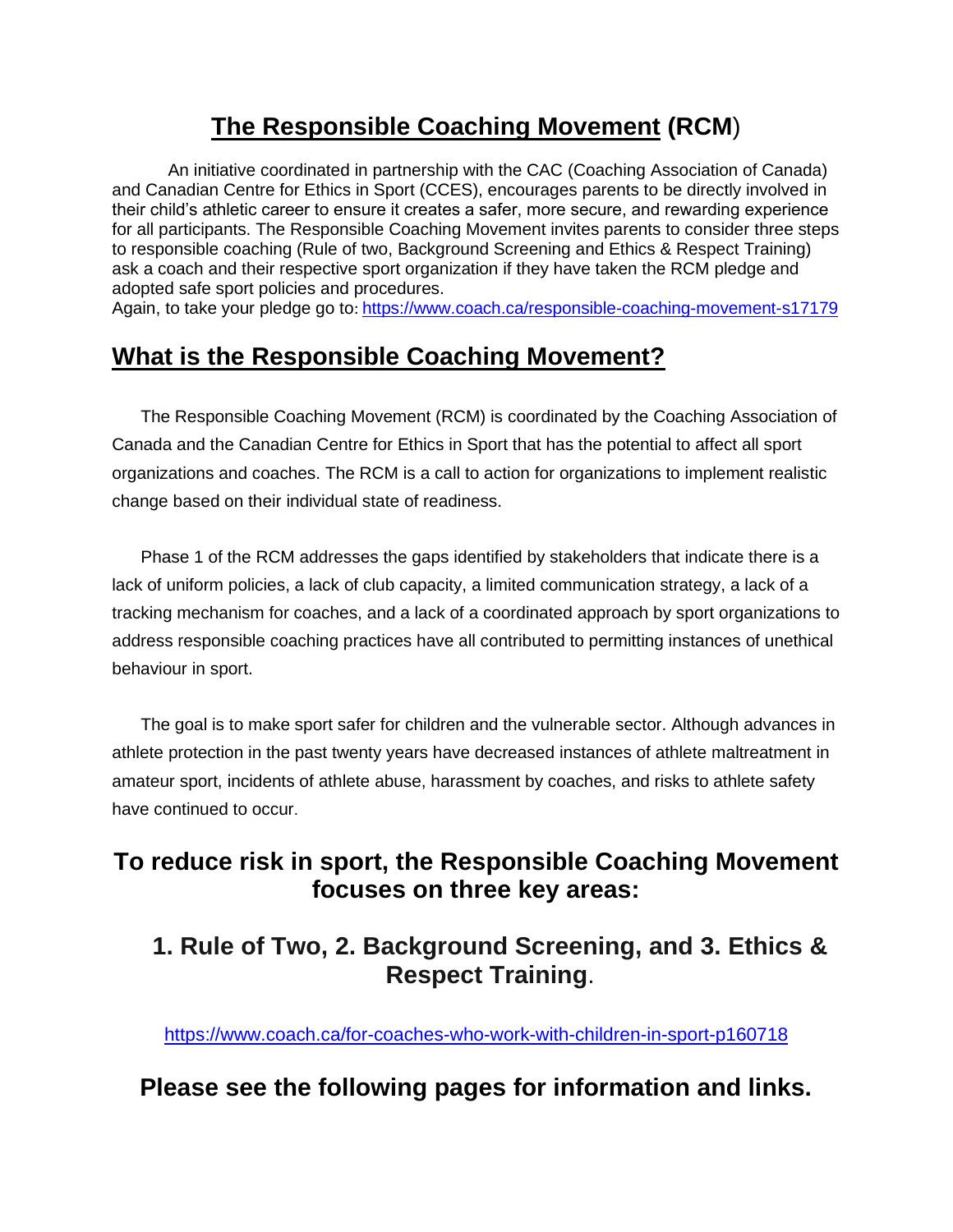## **Rule of Two:**

#### <https://www.coach.ca/3-steps-to-responsible-coaching-p161376>

Two NCCP trained or certified coaches should always be present with an athlete, especially a minor athlete, when in a potentially vulnerable situation such as in a locker room or meeting room. All one-on-one interactions between a coach and an athlete must take place within earshot and in view of the second coach except for medical emergencies.

.

One of the coaches must also be of the same gender as the athlete.

Should there be a circumstance where a second screened and NCCP trained or certified coach is not available, a screened volunteer, parent, or adult can be recruited.

**This means that the coach is never to be alone or out of sight with your child**

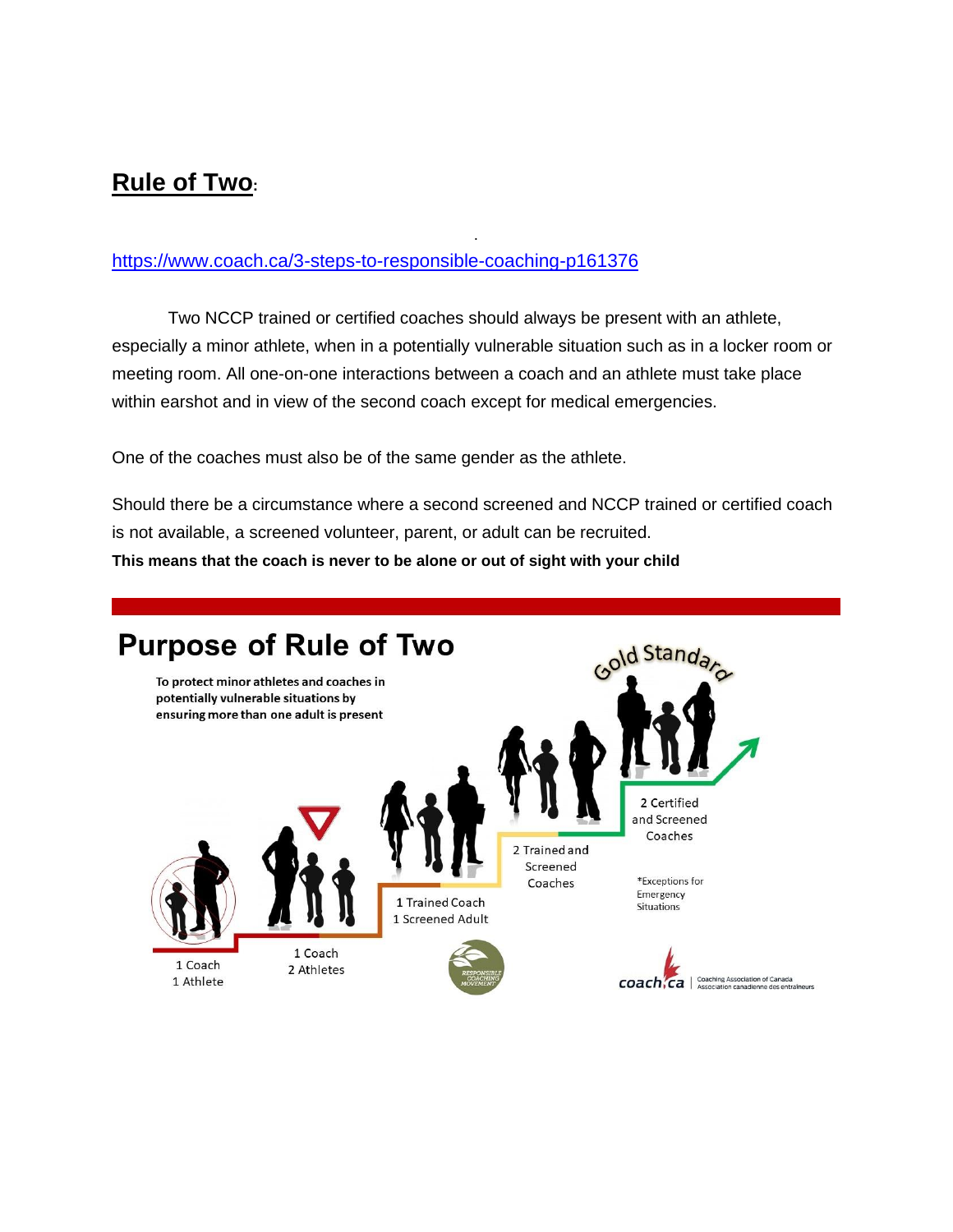## **Background Screening**:

#### <https://www.coach.ca/3-steps-to-responsible-coaching-p161376>

The background screening ensures that coaches meet the important requirements to coach athletes. Screening tools include comprehensive job postings, criminal record checks, interviews, and reference checks. Coaches can complete their criminal record check screening with their local police department or online with their local association. Prince George Ringette Requires a criminal record check before coaching or volunteering with the players.

|                                                       | Level 1 - "Low Risk Positions"                                                                                   |                                                                                                                                |                                 | Level 2 - "Medium Risk Positions"                                                                                                                                                                                                                                |                                  |                  | <b>Level 3 - "High Risk Positions"</b>                                                                                                                                                                                                                                    |                                      |                      |
|-------------------------------------------------------|------------------------------------------------------------------------------------------------------------------|--------------------------------------------------------------------------------------------------------------------------------|---------------------------------|------------------------------------------------------------------------------------------------------------------------------------------------------------------------------------------------------------------------------------------------------------------|----------------------------------|------------------|---------------------------------------------------------------------------------------------------------------------------------------------------------------------------------------------------------------------------------------------------------------------------|--------------------------------------|----------------------|
| coach, ca                                             | Non-Volunteer<br><b>Parents</b>                                                                                  | Youth<br><b>Volunteers</b>                                                                                                     | Occasional<br><b>Volunteers</b> | <b>Assistant</b><br>Coaches                                                                                                                                                                                                                                      | <b>Volunteer Head</b><br>Coaches | <b>Directors</b> | <b>Paid Head</b><br><b>Coaches</b>                                                                                                                                                                                                                                        | <b>Travel Team</b><br><b>Coaches</b> | <b>Team Managers</b> |
| <b>Application Form</b>                               |                                                                                                                  |                                                                                                                                |                                 |                                                                                                                                                                                                                                                                  |                                  |                  |                                                                                                                                                                                                                                                                           |                                      |                      |
| <b>One Letter of Reference</b>                        |                                                                                                                  |                                                                                                                                |                                 |                                                                                                                                                                                                                                                                  |                                  | ✓                |                                                                                                                                                                                                                                                                           |                                      |                      |
| <b>Two Letters of Reference</b>                       |                                                                                                                  |                                                                                                                                |                                 |                                                                                                                                                                                                                                                                  |                                  |                  |                                                                                                                                                                                                                                                                           |                                      |                      |
| <b>Position Briefing /</b><br><b>Orientation</b>      |                                                                                                                  |                                                                                                                                | $\sqrt{ }$                      |                                                                                                                                                                                                                                                                  | ✓                                | ✓                |                                                                                                                                                                                                                                                                           |                                      |                      |
| <b>Driver's Abstract</b><br>(if requested)            |                                                                                                                  |                                                                                                                                |                                 |                                                                                                                                                                                                                                                                  |                                  |                  |                                                                                                                                                                                                                                                                           |                                      |                      |
| <b>Screening Disclosure Form</b>                      |                                                                                                                  |                                                                                                                                |                                 |                                                                                                                                                                                                                                                                  | ✓                                |                  |                                                                                                                                                                                                                                                                           |                                      |                      |
| <b>Criminal Record Check</b><br>$(E-PIC)$             |                                                                                                                  |                                                                                                                                |                                 |                                                                                                                                                                                                                                                                  | ✓                                | ✓                |                                                                                                                                                                                                                                                                           |                                      | ✓                    |
| <b>Vulnerable Sector</b><br><b>Verification (VSV)</b> |                                                                                                                  |                                                                                                                                |                                 |                                                                                                                                                                                                                                                                  |                                  |                  |                                                                                                                                                                                                                                                                           |                                      |                      |
| <b>CANADIAN UL</b><br><b>HICSSPORT</b>                | assignments are not in a supervisory role, not directing<br>others, not involved with financial/cash management, | Level 1 - "Low Risk" - Individuals involved in low risk<br>and/or do not have access to minors or people with a<br>disability. |                                 | Level 2 - "Medium Risk" - Individuals involved in<br>medium risk assignments may be in a supervisory role,<br>may direct others, may be involved with financial/cash<br>management, and/or who may have limited access to<br>minors or people with a disability. |                                  |                  | Level 3 - "High Risk" - Individuals involved in high risk<br>assignments occupy positions of trust and/or authority,<br>have a supervisory role, direct others, are involved with<br>financial/cash management, and have access to minors<br>or people with a disability. |                                      |                      |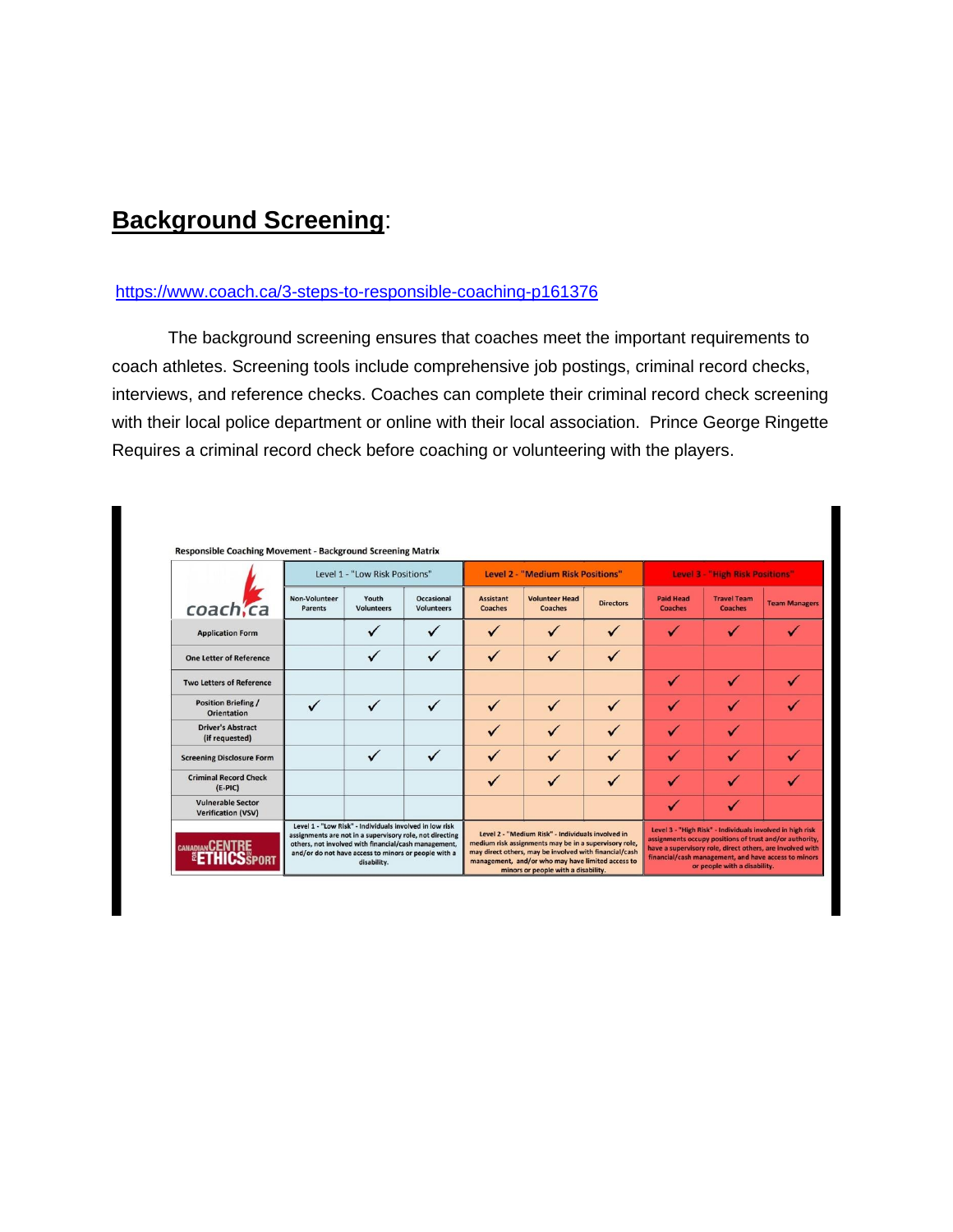

Handle ethical situations



## **Making Ethical Decisions**:

#### <https://www.coach.ca/make-ethical-decisions-med--s16834>

Ethics training prepares coaches to effectively handle situations that arise from ethical dilemmas or even legal challenges that concern individuals, teams, and their sports organizations.

#### **This 6-step process you help you make a thoughtful and responsible decision.**

- 1. Establish the facts in a situation. ...
- 2. Decide whether the situation involves legal or **ethical**issues. ...
- 3. Identify your options and possible consequences. ...
- 4. Evaluate your options. ...
- 5. Choose the best option. ...
- 6. Implement your **decision**.

Ethics training includes the Make Ethical Decisions module within the National Coaching Certification Program (NCCP), as well as training in abuse and harassment prevention, such as Respect in Sport, which can be taken before and during their coaching career.

By successfully completing the NCCP Make Ethical Decisions (MED) training, coaches will be fully equipped to handle ethical situations with confidence and surety. NCCP Make Ethical Decisions training helps coaches identify the legal, ethical, and moral implications of difficult situations that present themselves in the world of team and individual sport.

#### **There are two ways to complete ethics training**:

1) In-class workshop: To participate in an in-class NCCP Make Ethical Decisions module, please contact your local [Provincial/Territorial Coaching Representative.](https://www.coach.ca/-p140497)

2) Home-study: Some provinces and territories offer the NCCP Make Ethical Decisions module through home study. Please contact your local [Provincial/Territorial Coaching](https://www.coach.ca/-p140497)  [Representative](https://www.coach.ca/-p140497) for more information.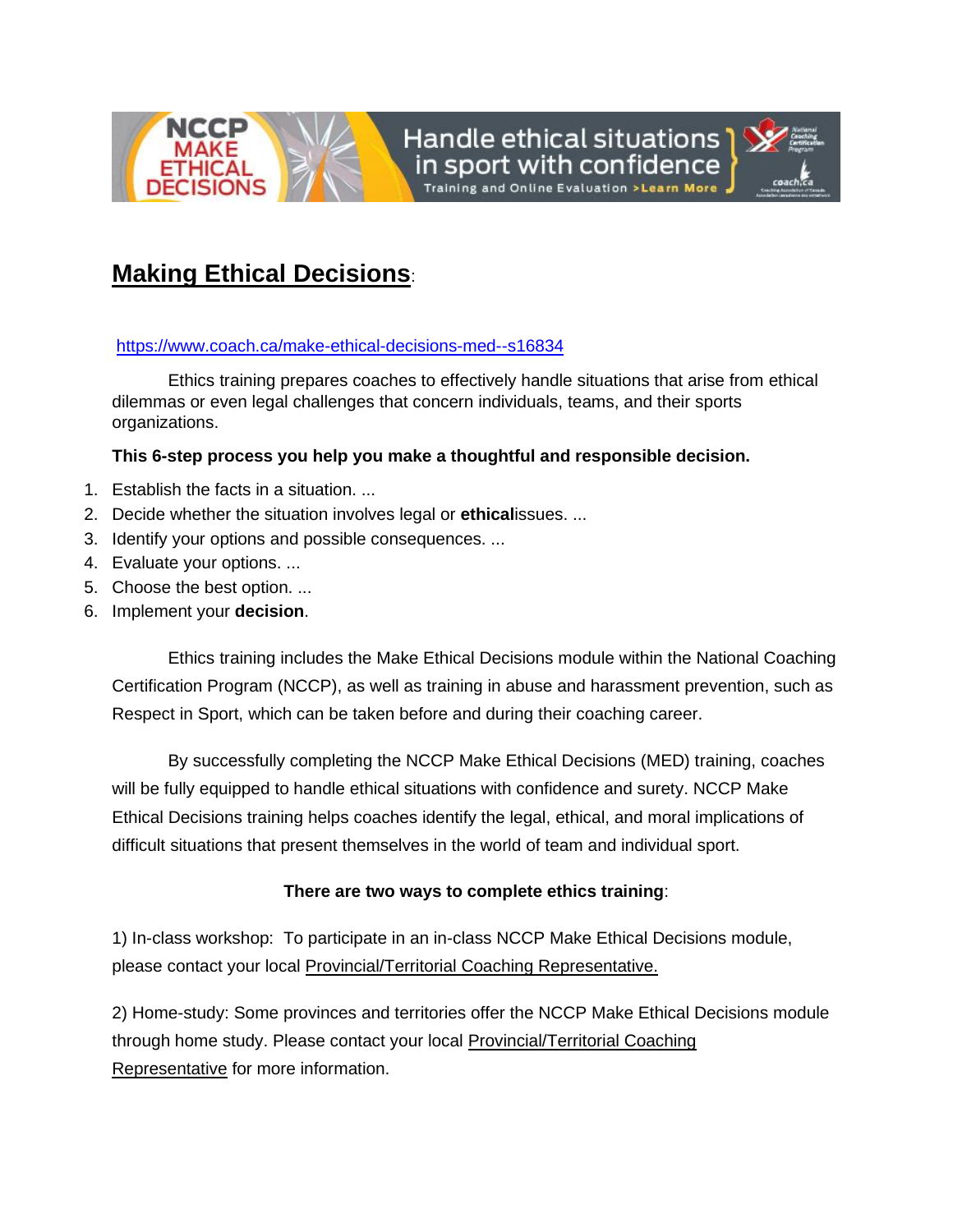

### **Respect in sport: Respect in Sport for Activity Leaders/coaches/parents**

<https://ringette-canada.respectgroupinc.com/>

\*Required when coaching Ringette.

**Respect in Sport for Activity Leaders** and Coaches offers an engaging and easy to use internet-based training course for **sport leaders** of all levels. The intent of this training is to: Empower and educate youth **leaders**/coaches on the prevention of Abuse, Bullying, Harassment and Discrimination (BAH



Association canadienne des entraîneurs

#### **Making Head Way**

<https://www.coach.ca/making-head-way-concussion-elearning-series-p153487>

#### Concussion eLearning Series

Designed to help you gain the knowledge and skills required to ensure the safety of your athletes, these NCCP Professional Development modules will make you concussion smart!

To begin, you will require a NCCP#. If you have never taken an NCCP course and need a NCCP#, [please register with The Locker.](https://thelocker.coach.ca/onlinelearning#MHW)

You should expect to spend 60-90 minutes completing a module. Each completed module will be recorded on your coaching transcript as professional development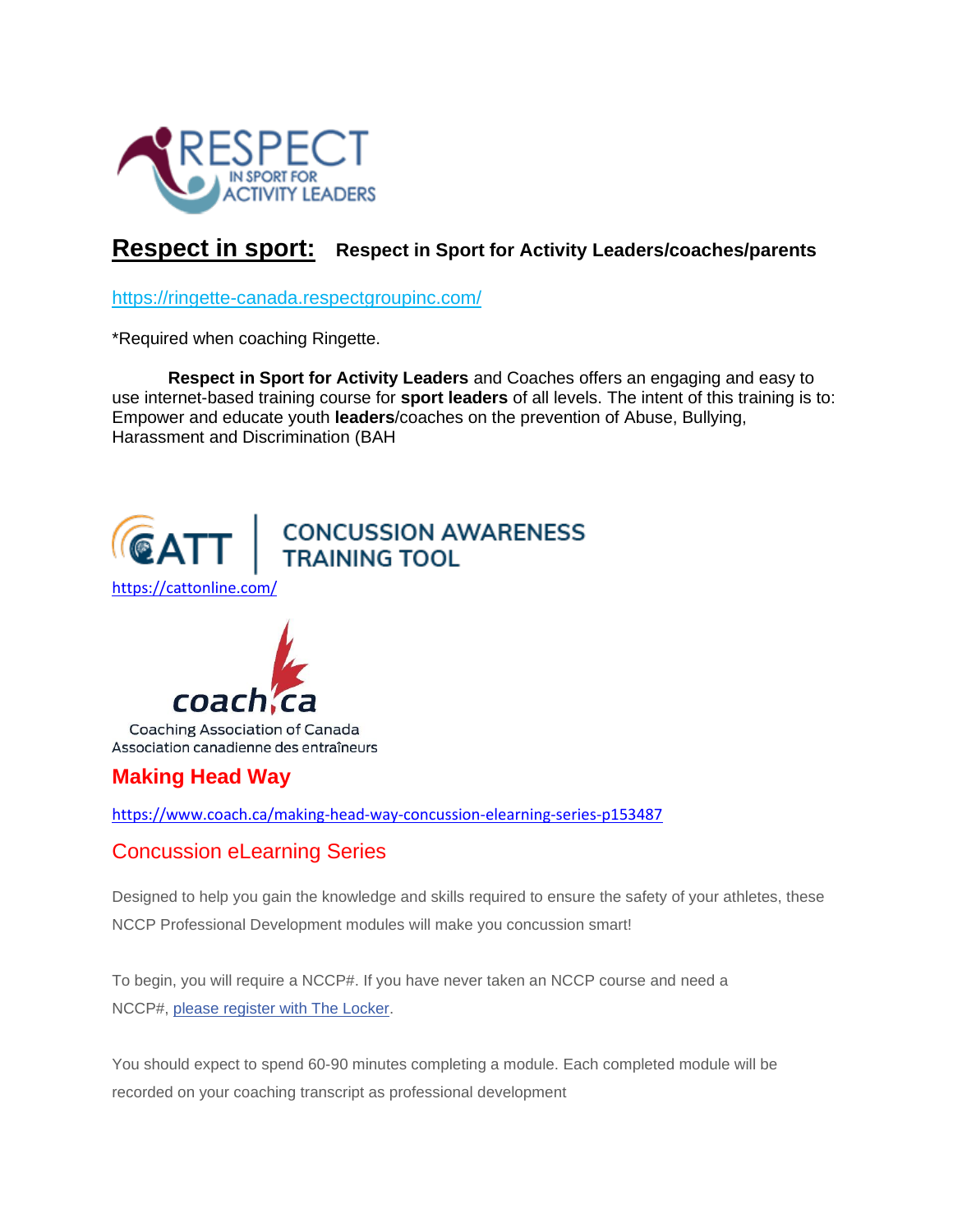

# **\*Review The Coaching Pathways**

#### [www.coachingringette.ca](http://www.coachingringette.ca/)

## **Community Sport Initiation**

This workshop will give you all of the tools you need to hit the ice with confidence as a firsttime ringette coach.

Over the course of 10 hours, this in-class and on-ice workshop will help you:

- Understand the level of athlete you are coaching (typically children from U9 to U12);
- Equip you with the basic tools to plan safe, fun, and effective practices;
- Show you how to teach basic ringette skills in a fun and inclusive way.

#### **WHO SHOULD TAKE THIS WORKSHOP?**

- Anyone with limited or basic ringette experience who wants to get involved at the community level to coach;
- Parents/guardians volunteering with their child's ringette program;
- Coaches of recreational ringette.

#### **WHO WOULD YOU COACH?**

You would coach players with little to no previous ringette experience – typically children in the FUNdamentals and/or Learn to Train stages of Long-term Athlete Development (LTAD).